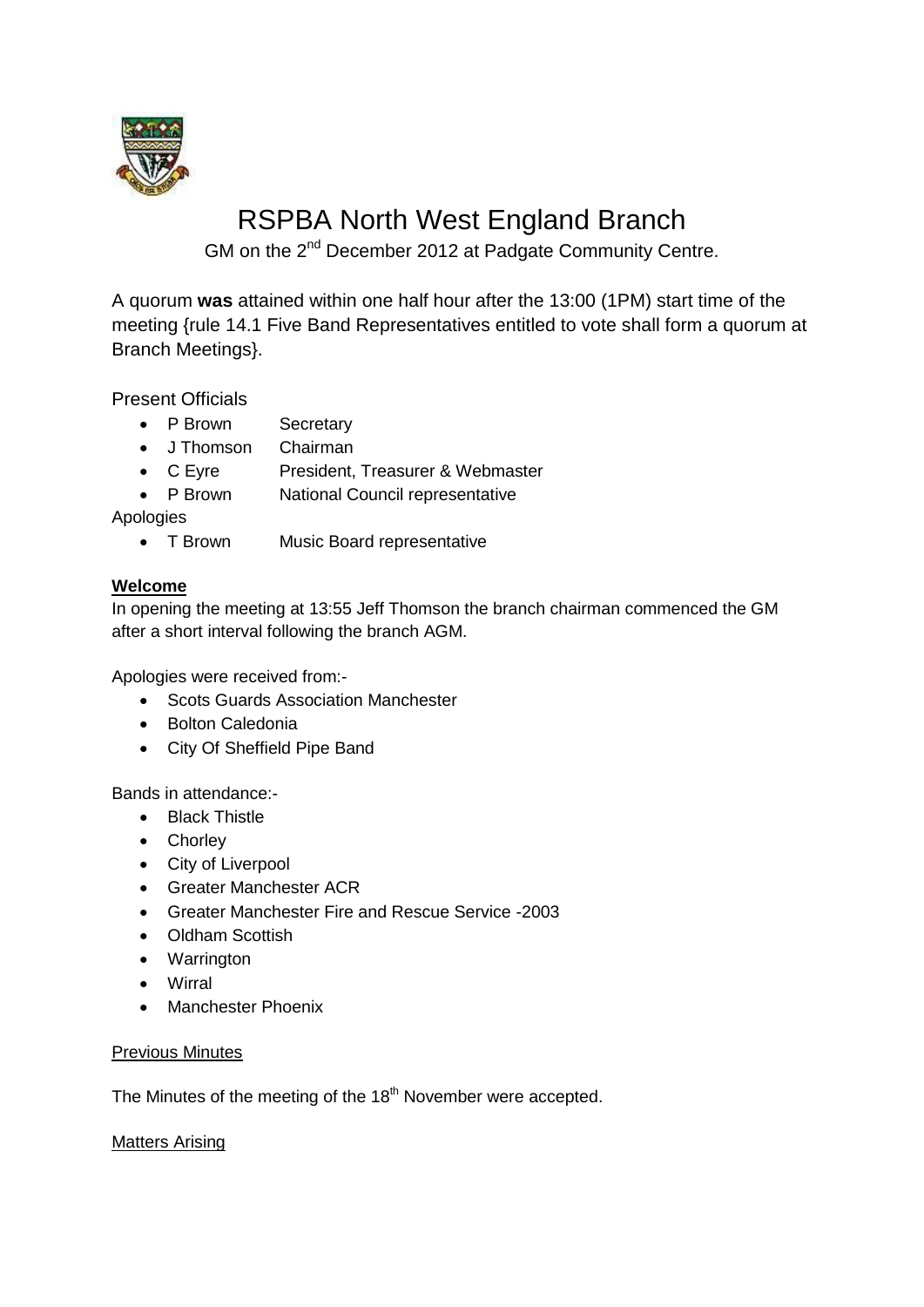The RSPBA have been asked to deliver a course on Grade 4 playing requirements, selection of tunes, making sure they are right for the band capabilities as well as suitability for competition.

The initial response was for the delivery of a two and a half day programme. Theresa and I thought that this was not what we wanted as an introduction and would be possibly the next step for some bands or the branch, as more planning and cost would be involved. (See "Grade 4 Workshop Plan")

In actioning our feedback it is proposed to hold a single day "Introduction to MAP – A P/M's Perspective" on Sunday 13<sup>th</sup> January from 9:30 to 16:30 at Padgate. (See "MAP – A One Day Introduction")

Please let us make this venture a success and use it as a spring board for more education.

Chris Eyre has arranged for a Drumming Workshop to be held on Sunday  $27<sup>th</sup>$  January 2013 at the Polish Club – Oldham Scottish venue. Guidance for Grade 4 side drummers on approach for building appropriate beatings for a selection of MAP tunes.

#### Treasurers Report

As per AGM funds are currently £2,233.52. The branch levy of £40:00 per band for 2012-13 to be paid ASAP and is required if members are to participate in branch activities.

#### Directors Report

As per AGM next Directors meeting is on the 8<sup>th</sup> of December.

#### Music Board

No update.

#### **2013 Branch Competitions.**

Theresa and Chris have contacted several different adjudicators to come and give you their views on the standard of playing within the branch. Confirmation of adjudicator usage has been received from headquarters, travel is now being arranged.

- 1. Oldham Scottish Pipe Band are to host the Solo Competitions. 2<sup>nd</sup> Feb - Solo Piping - Harry Stevenson 3<sup>rd</sup> Feb – Solo Drumming (snare and tenor) – David Brown
- 2. Greater Manchester ACF are to host the Trio Piping at Holcombe Moor on the  $9<sup>th</sup>$  of March – Jim Wark.
- 3. Wirral Pipe Band are to host the Mini Bands /Quartets/ Open Drumming at St Josephs, Birkenhead, on the  $14<sup>th</sup>$  April. Piping - William Garrett and Drumming – Adrian Hoy

There should be more than three entries in a category for that to go ahead. Entries are to be in 2 weeks before the competition for a decision to be made. Entry forms on website.